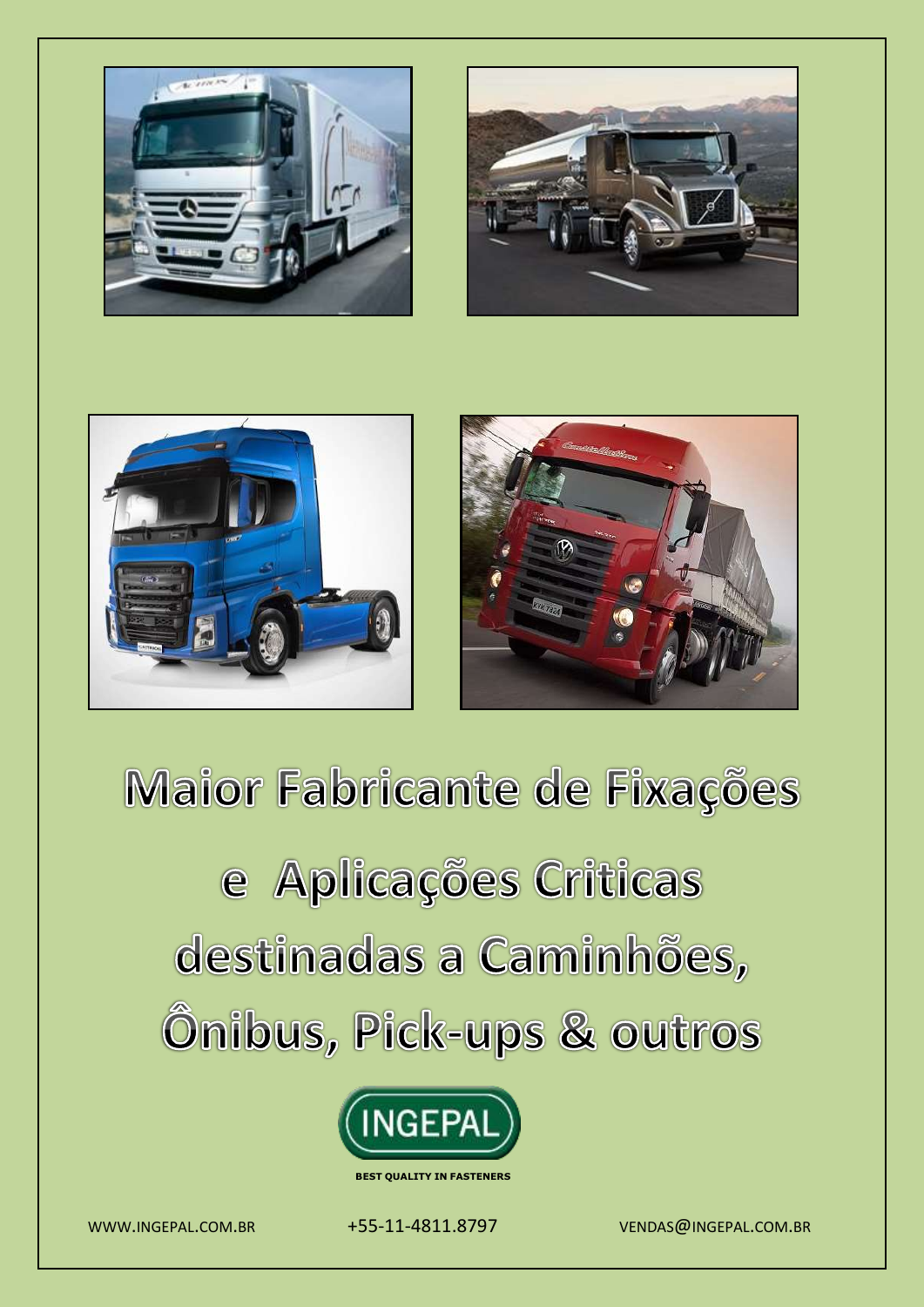



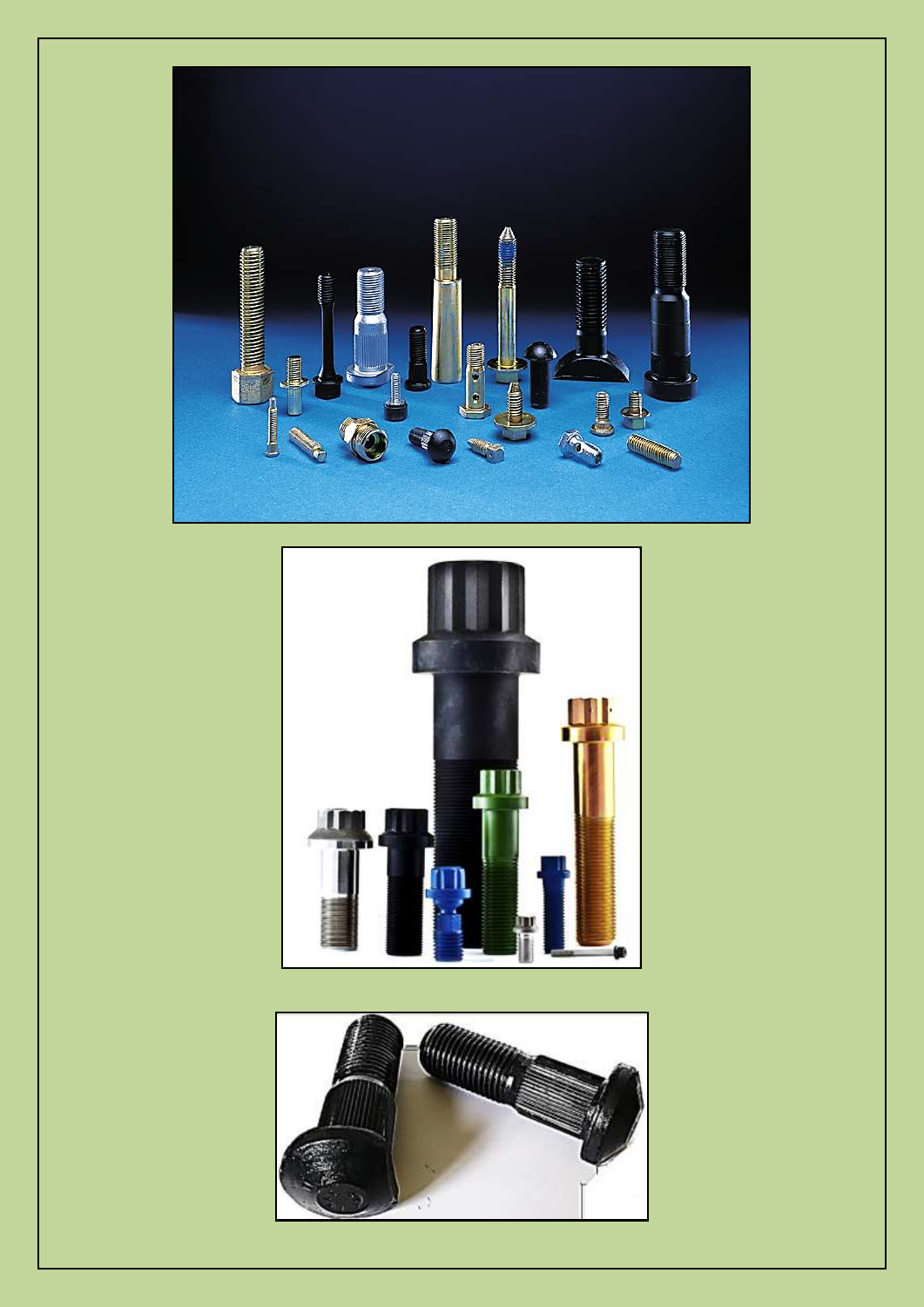## DriveShafts - Bolts & Nuts

Light Weight and Heavy Weight: OEM SPECS

MERCEDES BENZ-VOLVO-SCANIA-VW/MAN - DAF-FORD-DANA





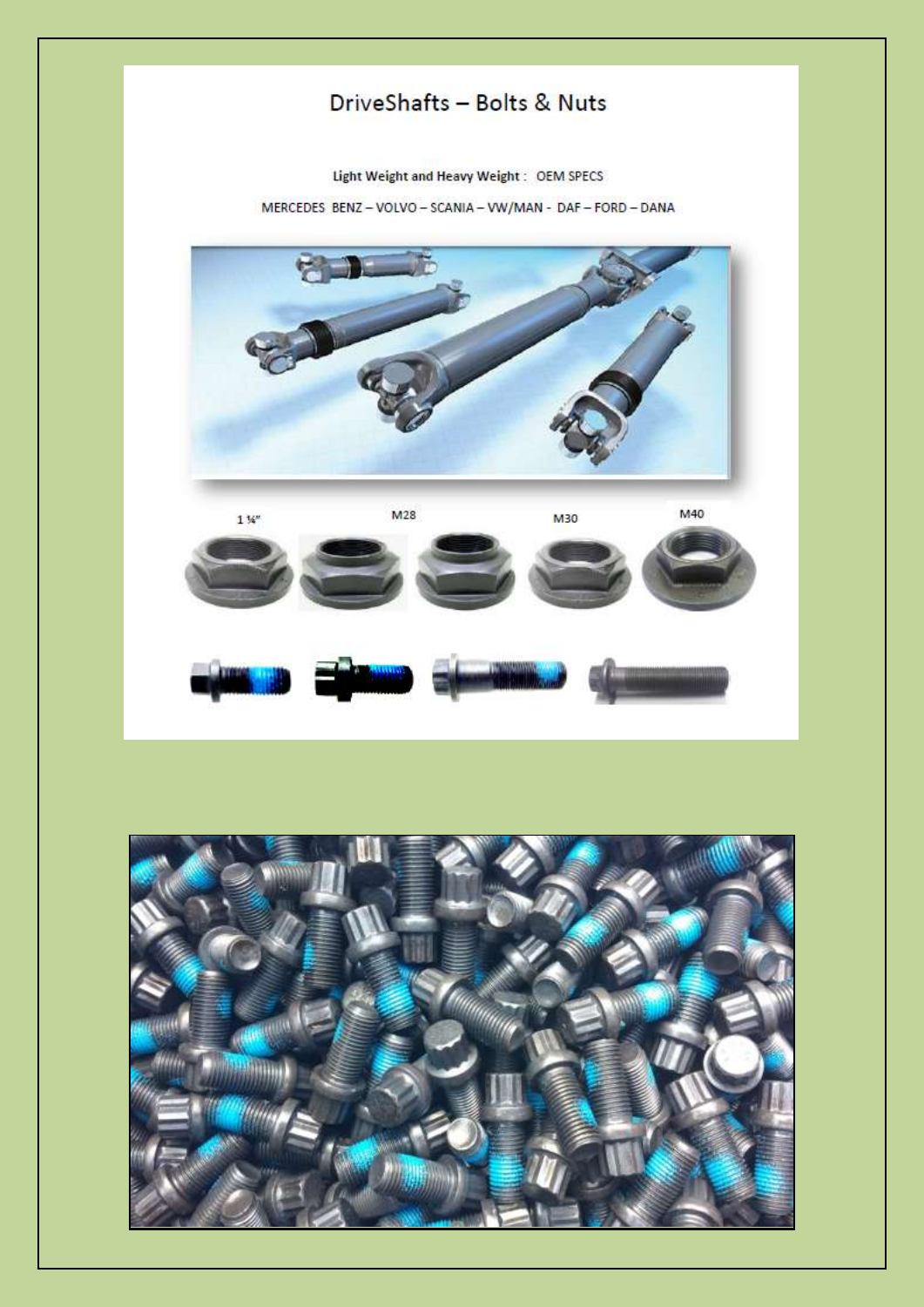| <b>INGEPAI</b><br><b>ITENS DESTINADOS A CABECOTES DE MOTORES</b> |                 |                                                                                                                   |             |  |
|------------------------------------------------------------------|-----------------|-------------------------------------------------------------------------------------------------------------------|-------------|--|
| <b>PART NUMBER</b><br><b>OEM</b>                                 | <b>INGE</b>     | <b>DESCRIÇÃO</b>                                                                                                  | <b>DIAM</b> |  |
| 2RD199120<br><b>VW-MAN</b>                                       | <b>AFM09951</b> | PAR FLGE M10X65 RP CL10.9                                                                                         | 10          |  |
| 9049900412<br><b>MBB</b>                                         | <b>AFM09805</b> | PAR TORX INT M10X47 CL8.9<br><b>Coletor do Escape</b>                                                             | 10          |  |
| A4479905404<br>A4479906004<br><b>MBB</b>                         | <b>AFM10059</b> | PAR FLGE M10X85 RP CL10.9<br><b>Coletor do Escape</b>                                                             | 10          |  |
| A 4479905504 KZ<br><b>MBB</b>                                    | <b>AFM03974</b> | <b>PAR FLGE M10X106 RP CL10.9</b><br><b>Coletor do Escape</b>                                                     | 10          |  |
| 2TD105425<br><b>VW</b>                                           | AFM09201        | <b>PAR FLG M11X58 RT CL10.9</b><br>Biela Cummins 8-150E;9-150;13-<br>170E;180E;15.170E/180E/190E;23-250E          | 11          |  |
| 9060380171<br><b>MBB</b>                                         | <b>AFM09913</b> | <b>PAR DUOD M12X56 RT CL12.9</b><br><b>Cabecote</b><br>OM366/BR900/352Moderno/364                                 | 12          |  |
| 3669900301<br><b>MBB</b>                                         | <b>AFM08989</b> | PAR DUOD M12X111 RT CL12.9<br>Cabecote OM366-366A LA                                                              | 12          |  |
| 6119901022<br>6119901322                                         | AFM10182        | PAR TORX EXTERN M12X102 RP<br><b>CL12.9</b><br><b>Cabecote do Motor OM611-2</b><br><b>SPRINTER 311-313-413CDI</b> | 12          |  |
| 3459908901<br><b>MBB</b>                                         | <b>AFM07134</b> | PAR SEXT FLG M12X130 RP CL12.9<br><b>Cabecote do Motor</b><br>OM447 / OM449                                       | 12          |  |
| 900190014013<br><b>MBB</b>                                       | <b>AFM10563</b> | PAR SEXT M14X105 RP CL10.9<br><b>Suporte Alternador 111</b>                                                       | 14          |  |
| A906.990.0301<br><b>MBB</b>                                      | AFM10184        | <b>PAR FLGE M14X133 RP CL10.9</b><br><b>Mancal Virabrequim OM904-906</b><br><b>ATEGO AXOR</b>                     | 14          |  |
| A422.990.0201<br><b>MBB</b>                                      | <b>AFM09807</b> | <b>PAR DUOD M15X109 RP CL10.9</b><br>Cabecote OM447 LA/449 LA                                                     | 15          |  |
|                                                                  | AFM10.594       | PAR SEXT. M15X137 RP CL10.9<br><b>Cabecote</b>                                                                    | 15          |  |
| A422.990.0301<br><b>MBB</b>                                      | <b>AFM09808</b> | <b>PAR DUOD M15X144 RP CL10.9</b><br>Cabecote OM447LA / 449A LA                                                   | 15          |  |
| A422.990.0401<br><b>MBB</b>                                      | <b>AFM09809</b> | PAR DUOD M15X168 RP CL10.9<br>Cabecote OM447 LA/449A LA                                                           | 15          |  |
| A 457 990.0501<br><b>MBB</b>                                     | <b>AFM10837</b> | <b>PAR DUOD M15X210 RP CL12.9</b><br><b>Cabecote bloco motor</b><br>457 / 1938 / 1945                             | 15          |  |